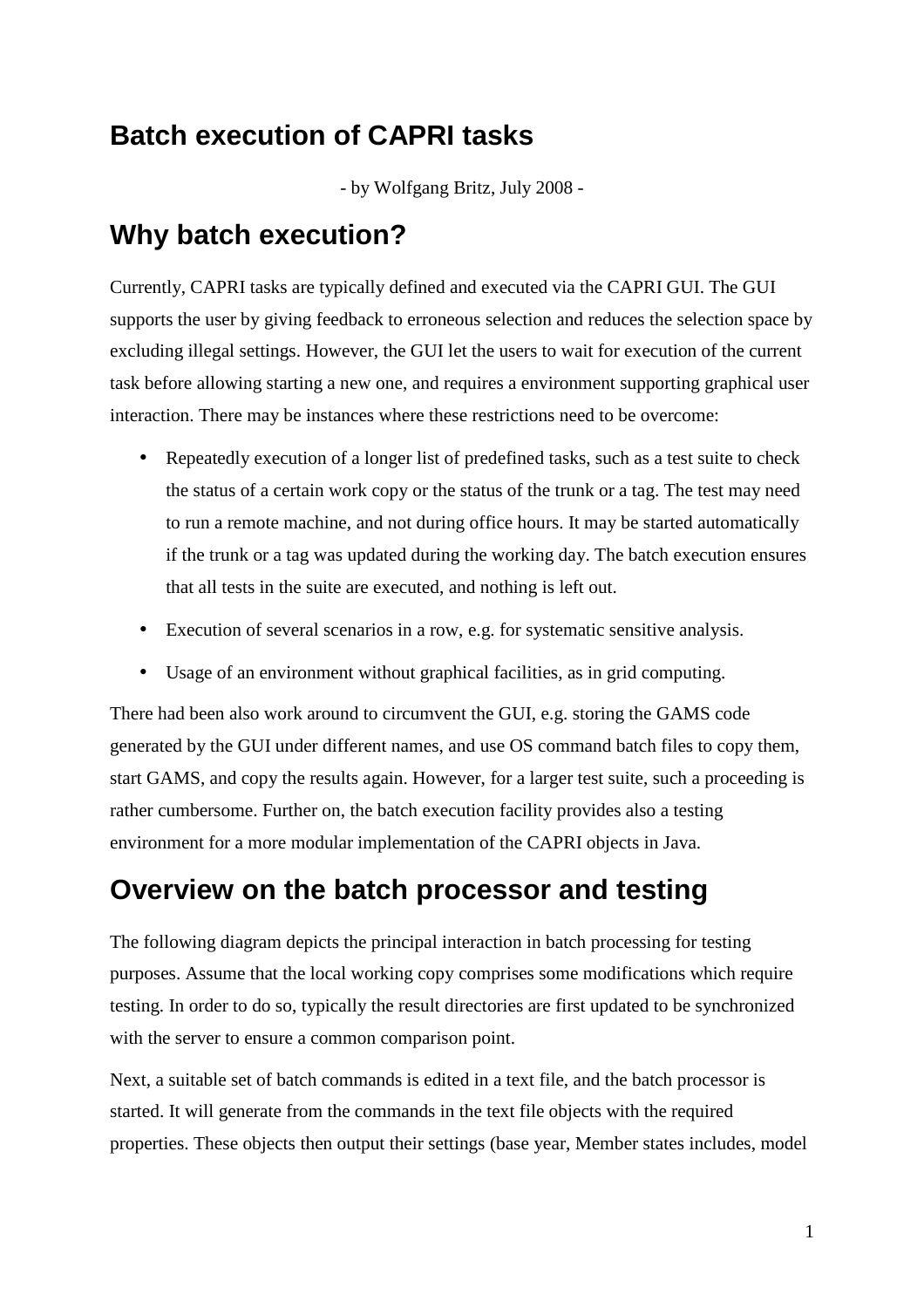switches etc.) into an include file formatted according to the requirement of the GAMS task to be performed.

In opposite to normal execution mode, the GAMS task will store all output into a separate test directory. On error free completion, it will execute a GAMS based difference analyzer which compares the results from the working copy with the results in the test directory. The outcome of the test along with information about the run is reported to a HTML page and/or GDX files. After an inspection of the reports, the user will then take the decision to commit the changes or not.





#### *The batch command language*

The batch handler reads the settings from a simple ASCII file. Each line is either a comment starting with an asterisk, or a setting line. A setting line comprises a key word, an equal sign, and the actual setting. The only exemptions are *ontext*, *offtext*, *exit* and comment lines starting with an asterisk. The following table lists the currently implemented key words. Key words may be concentrated or not, and any mixed of lower and upper case may be used.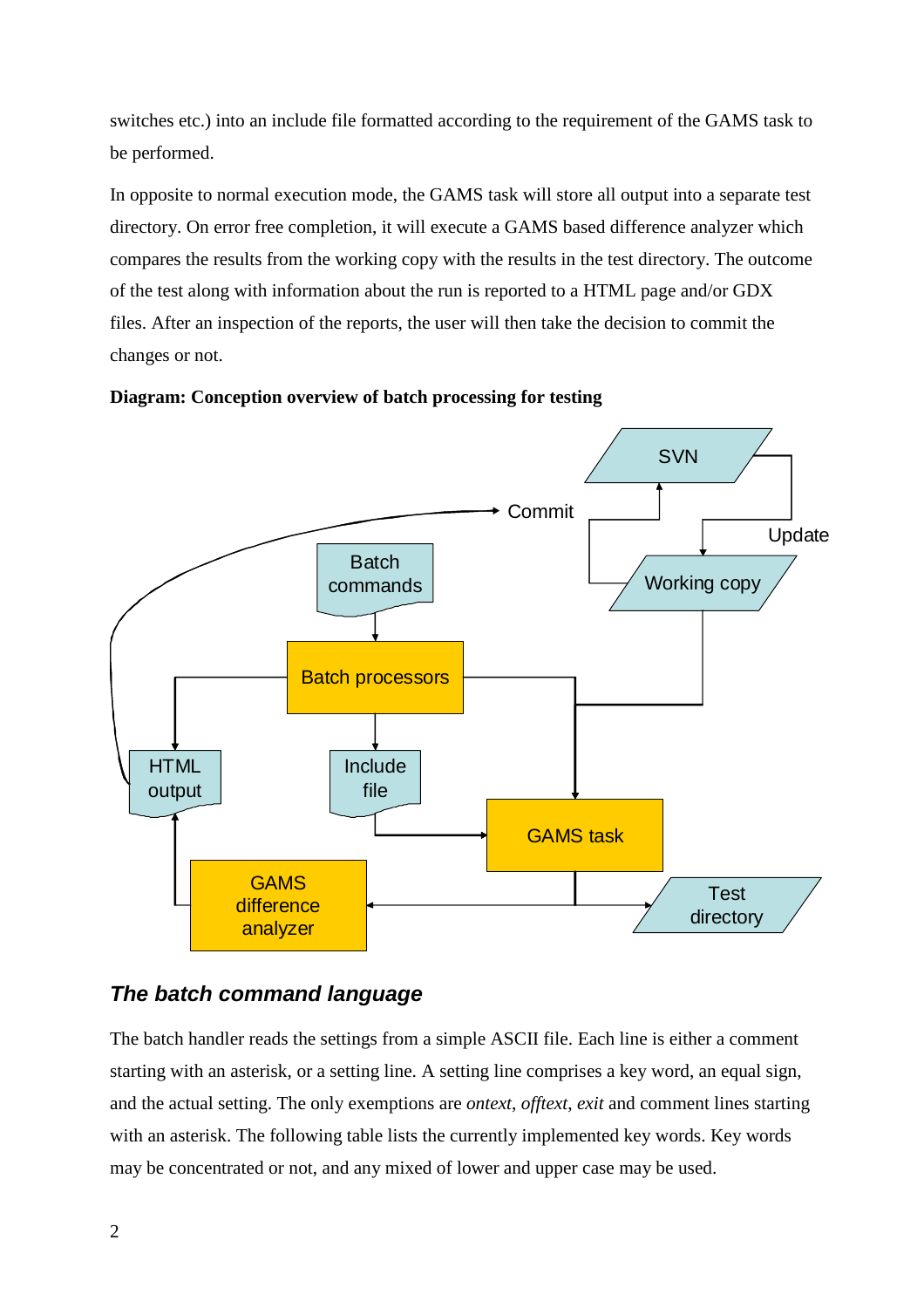| Key word/phrase         | <b>Meaning</b>                                                                                                                                                |  |  |  |  |  |  |  |  |
|-------------------------|---------------------------------------------------------------------------------------------------------------------------------------------------------------|--|--|--|--|--|--|--|--|
| Base year               | Defines the base year for the task, if applicable. Otherwise ignored                                                                                          |  |  |  |  |  |  |  |  |
| Execute                 | Will try to generate a task from the current settings, and excute it.                                                                                         |  |  |  |  |  |  |  |  |
|                         | Allowed settings: gamscompile or gamsexecute.                                                                                                                 |  |  |  |  |  |  |  |  |
| Exit                    | Will exit the current batch file                                                                                                                              |  |  |  |  |  |  |  |  |
| First year              | Defines the first year for the task, if applicable. Otherwise ignored                                                                                         |  |  |  |  |  |  |  |  |
| Gams engine             | Path to GAMS.exe (e.g. c:\programme\gams22.5\gams.exe)                                                                                                        |  |  |  |  |  |  |  |  |
| Gams options            | Gams options to use (e.g. RF=test.ref). KILL will remove any options<br>present.                                                                              |  |  |  |  |  |  |  |  |
| Last year               | Defines the last year for the task, if applicable. Otherwise ignored                                                                                          |  |  |  |  |  |  |  |  |
| Member states           | The list of member states, comma delimited. Further on, the following<br>short cuts are allowed: all, EU27, EU25, EU 15, EU12, EU10, BUR,<br><b>WBA</b>       |  |  |  |  |  |  |  |  |
| Model switches          | MARKET_M, YANI_M, RECDYN; further switches as BASELINE,<br>POLSHIFT, EXPOST are generated from the task. KILL removes all<br>model switches currently present |  |  |  |  |  |  |  |  |
| Number of<br>iterations | Maximal number of iterations between supply and market parts                                                                                                  |  |  |  |  |  |  |  |  |
| Number of               | Maximal number of processors to use when applying the grid solution                                                                                           |  |  |  |  |  |  |  |  |
| processors              | feature of GAMS                                                                                                                                               |  |  |  |  |  |  |  |  |
| Offtext                 | Statements are interpreted again                                                                                                                              |  |  |  |  |  |  |  |  |
| <i>Ontext</i>           | Any following statements are ignored                                                                                                                          |  |  |  |  |  |  |  |  |
| Output dir              | The directory where listing files will be generated along with the HTML<br>summary page                                                                       |  |  |  |  |  |  |  |  |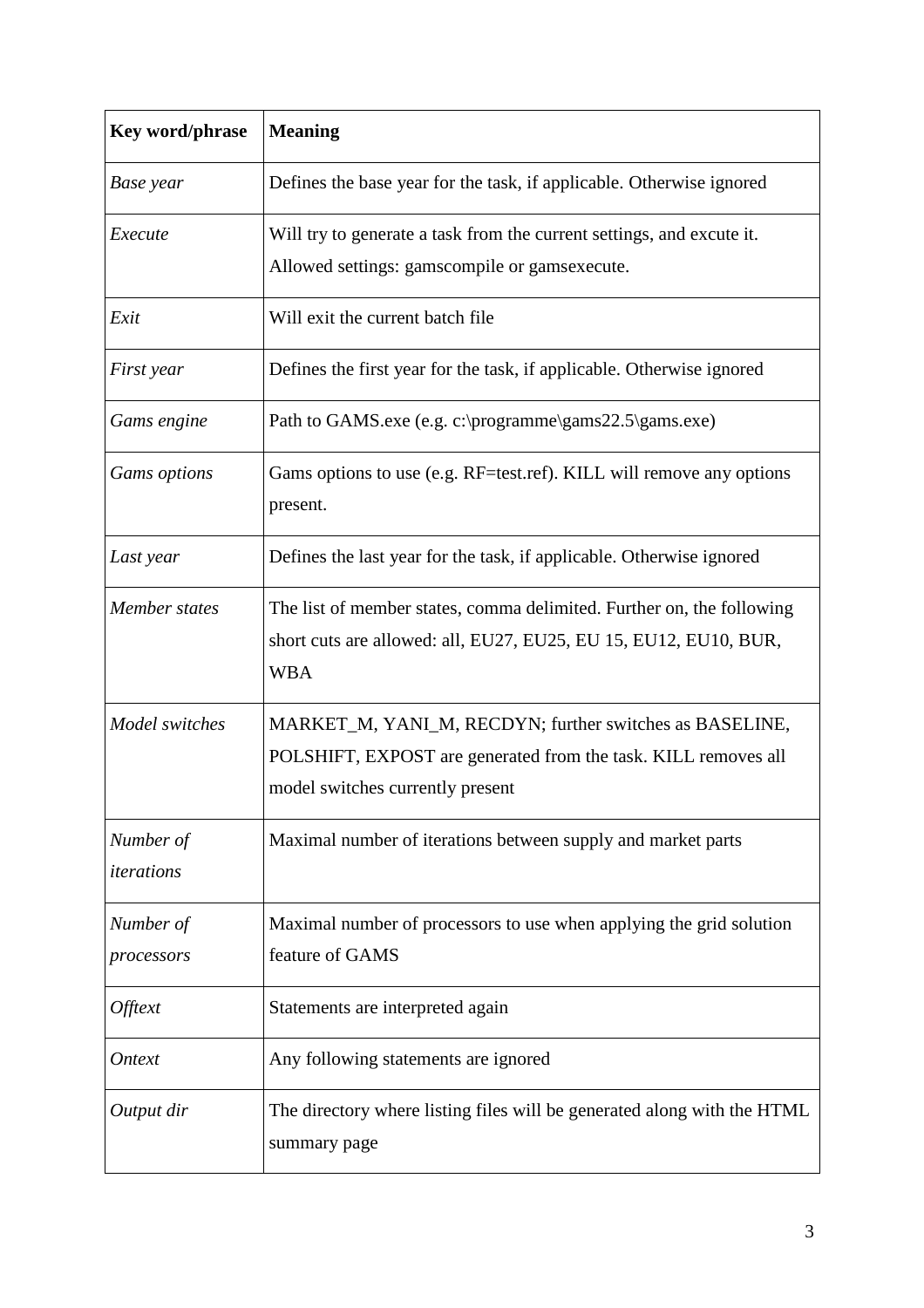| Key word/phrase  | <b>Meaning</b>                                                                  |  |  |  |  |  |  |  |
|------------------|---------------------------------------------------------------------------------|--|--|--|--|--|--|--|
| Regional break   | Member States, NUTS 2, Farm types. Not all settings may be allowed              |  |  |  |  |  |  |  |
| down             | depending on the task                                                           |  |  |  |  |  |  |  |
| Res dir          | Results where results will be read from and stored to                           |  |  |  |  |  |  |  |
| restartOutDir    | Substitute for restart directory                                                |  |  |  |  |  |  |  |
| resultsOutDir    | Substitute for results directory                                                |  |  |  |  |  |  |  |
| Scen description | A string describing the scenario                                                |  |  |  |  |  |  |  |
| Scen name        | The name of the scenario, determines at the same time the policy file to<br>use |  |  |  |  |  |  |  |
| Scr dir          | Scratch directory used by GAMS and by the task to store temporary<br>files.     |  |  |  |  |  |  |  |
| Sim year         | The simulation year                                                             |  |  |  |  |  |  |  |
| Task             | The task name                                                                   |  |  |  |  |  |  |  |
| <b>User</b>      | Name of the user, will be added to the meta data for the run                    |  |  |  |  |  |  |  |
| Work dir         | The root of the CAPRI implementation from where the main program                |  |  |  |  |  |  |  |
|                  | will be started, and how includes are resolved.                                 |  |  |  |  |  |  |  |
| Work step        | The work step for the task                                                      |  |  |  |  |  |  |  |

*Remark:* 

- Neither key words nor settings are case sensitive. Key phrases can be written as a single word, also.
- Comment blocking surrounding by "\*-----" are reported to the HTML output page.
- Any error while processing the batch file is reported to the HTML output page.
- Execution after errors will continue.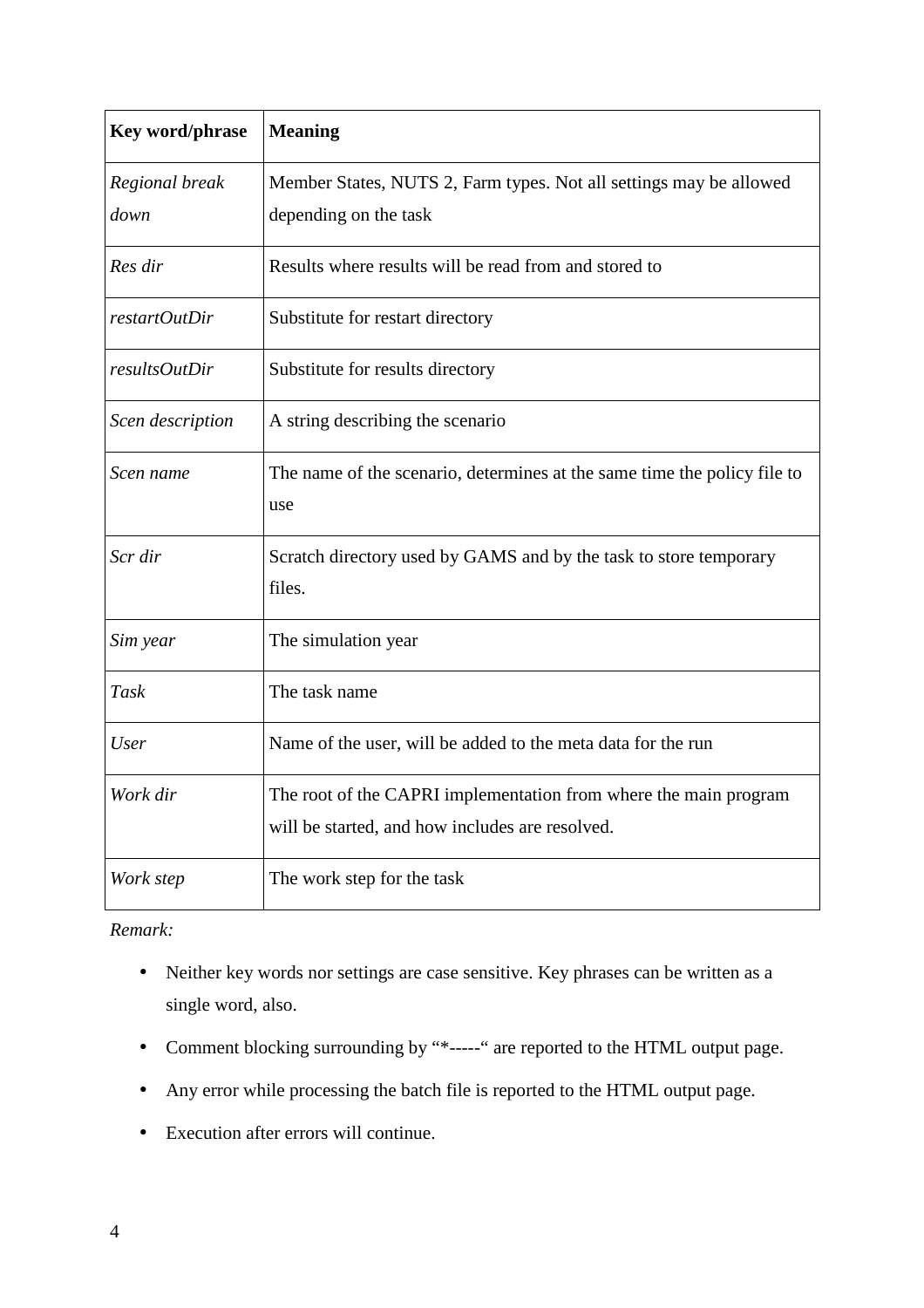• Errors while defining a task will prevent it from executing. The same holds from using illegal GAMS options, as they will trigger an error even preventing compilation.

## **The output from batch execution**

As it is assumed that batch execution will not be monitored by the user during execution, some logging mechanism must be established. The current implementation offers two interlinked approaches:

- 1. The listing files generated by GAMS, and the include files steering the GAMS programs as "fortran.gms" are stored under a specific id in the current work directory, or an directory defined by the user by the key word "copy dir".
- 2. A HTML page reports all tasks which have been started, the return code of the GAMS process and all major setting, as well as link to open the listing file with the editor. The following screen shot shows the first part of the HTML page resulting from executing the above batch file. Tasks which did yield a non-zero GAMS return code and errors are shown in red.

| <b>CAPRI batch execution report</b> |                                 |       |                                                                       |           |                                                    |                                        |                               |                         |       |                                                 |                             |                |              |                      |
|-------------------------------------|---------------------------------|-------|-----------------------------------------------------------------------|-----------|----------------------------------------------------|----------------------------------------|-------------------------------|-------------------------|-------|-------------------------------------------------|-----------------------------|----------------|--------------|----------------------|
| Runs are generated from             |                                 |       |                                                                       |           | t:\britz\java\trunk\de\capri\task\testBatchUni.txt |                                        |                               |                         |       |                                                 |                             |                |              |                      |
| at                                  |                                 |       |                                                                       | 13:51:30  |                                                    |                                        |                               |                         |       |                                                 |                             |                |              |                      |
| Workstep                            | Task                            | User  | Work directory<br><b>Result directory</b><br><b>Restart directory</b> |           | <b>Member States</b>                               | <b>Base</b> year<br>Simulation<br>year | First<br>year<br>Last<br>year | Regional<br>break down  | Key   | <b>Model switches</b>                           | Gams options                | Date &<br>Time | RC           | Listing              |
|                                     | Build national data: COCO       |       |                                                                       |           |                                                    |                                        |                               |                         |       |                                                 |                             |                |              |                      |
| <b>Build data</b><br>base           | Prepare<br>national<br>database | britz | t:\britz\capri\gams<br>d:\results<br>d:\restart                       | <b>BL</b> |                                                    | 2002                                   | 1985<br>2004                  | Member<br><b>States</b> | COCO1 | <b>ESTIMANIM ON ESTIMBAL</b><br>ON ESTIMCROP ON | compile<br>scrdir=d:\scrdir | 13:51:31       | $\mathbf{0}$ | d:\batchOutput\1.lst |
| <b>Build data</b><br>base           | Prepare<br>national<br>database | britz | t:\britz\capri\gams<br>d:\results<br>d:\restart                       | DK        |                                                    | 2002                                   | 1985<br>2004                  | Member<br><b>States</b> | COCO1 | <b>ESTIMANIM ON ESTIMBAL</b><br>ON ESTIMCROP ON | compile<br>scrdir=d:\scrdir | 13:51:36       | $\mathbf{0}$ | d:\batchOutput\2.lst |
| <b>Build data</b><br>base           | Prepare<br>national<br>database | britz | t:\britz\capri\gams<br>d:\results<br>d:\restart                       | DE        |                                                    | 2002                                   | 1985<br>2004                  | Member<br><b>States</b> | COCO1 | <b>ESTIMANIM ON ESTIMBAL</b><br>ON ESTIMCROP ON | compile<br>scrdir=d:\scrdir | 13:51:41       | $\mathbf{0}$ | d:\batchOutput\3.lst |
| <b>Build data</b><br>base           | Prepare<br>national<br>database | britz | t:\britz\capri\gams<br>d:\results<br>d:\restart                       | EL.       |                                                    | 2002                                   | 1985<br>2004                  | Member<br><b>States</b> | COCO1 | <b>ESTIMANIM ON ESTIMBAL</b><br>ON ESTIMCROP ON | compile<br>scrdir=d:\scrdir | 13:51:45       |              | d:\batchOutput\4.lst |
| <b>Build data</b><br>base           | Prepare<br>national<br>database | britz | t:\britz\capri\gams<br>d:\results<br>d:\restart                       | ES        |                                                    | 2002                                   | 1985<br>2004                  | Member<br><b>States</b> | COCO1 | <b>ESTIMANIM ON ESTIMBAL</b><br>ON ESTIMCROP ON | compile<br>scrdir=d:\scrdir | 13:51:50       |              | d:\batchOutput\5.lst |
| <b>Build data</b><br>base           | Prepare<br>national<br>database | britz | t:\britz\capri\gams<br>d:\results<br>d:\restart                       | <b>FR</b> |                                                    | 2002                                   | 1985<br>2004                  | Member<br>States L      | COCO1 | <b>ESTIMANIM ON ESTIMBAL</b><br>ON ESTIMCROP ON | compile<br>scrdir=d:\scrdir | 13:51:55       | $\mathbf{0}$ | d:\batchOutput\6.lst |
| <b>Build data</b><br>hase           | Prepare<br>national             | britz | t:\britz\capri\gams<br>d:\results                                     | IR        |                                                    | 2002                                   | 1985<br>2004                  | Member<br>States        | COCO1 | <b>ESTIMANIM ON ESTIMBAL</b><br>ON ESTIMCROP ON | compile<br>scrdir=d:\scrdir | 13:51:59       | $\mathbf{0}$ | d:\batchOutput\7.lst |

## **The current batch steering file used for test**

```
********************************************************************
*
* Standard test suite for the GAMS programs of CAPRI
*
* Since: July 2008
* Author: Wolfgang Britz
*
********************************************************************
base Year = 2002 first Year = 1985
```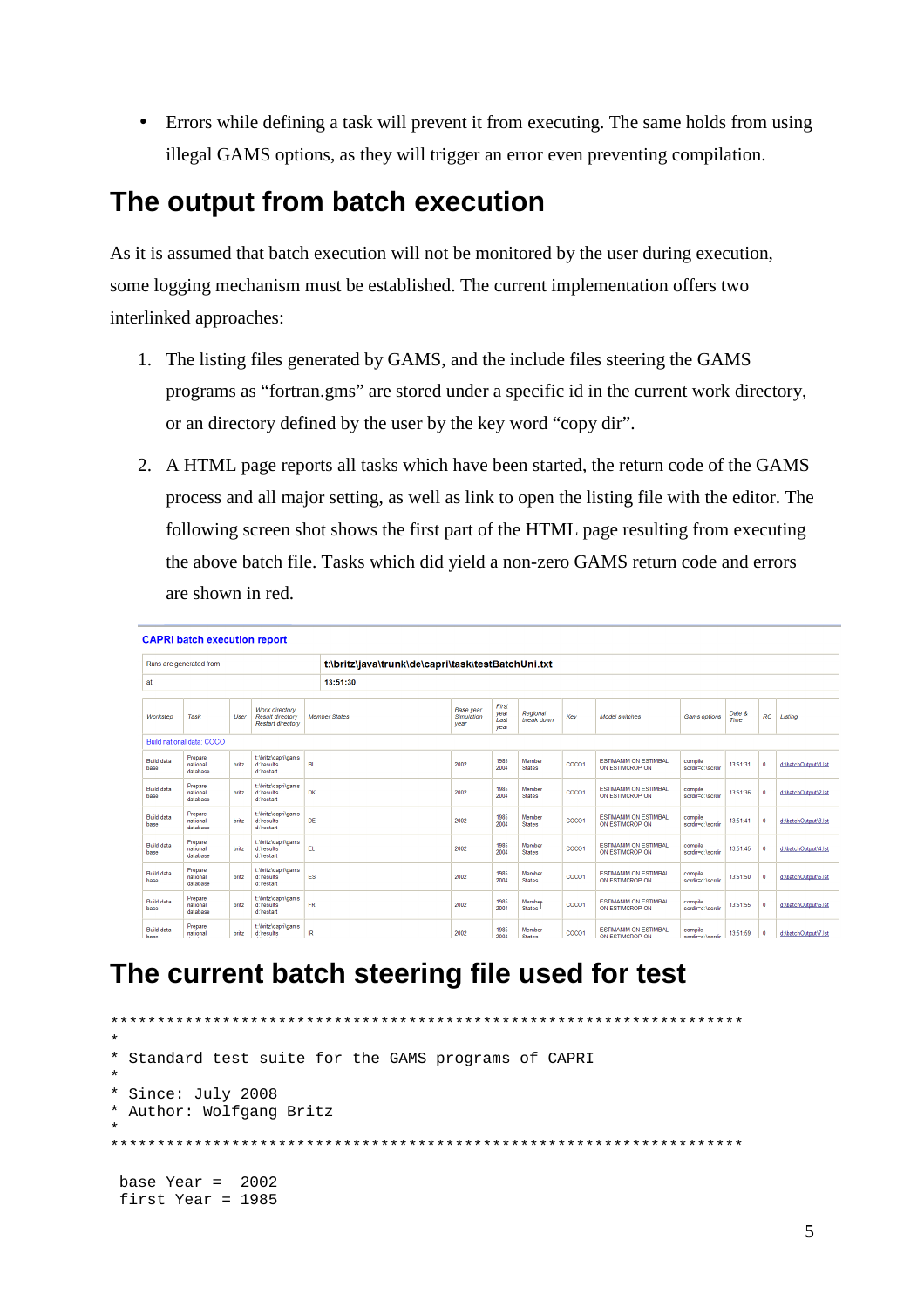```
last Year = 2004 member States=all
 regional Break Down = NUTS 2
gams engine=c:\programme\gams22.8\gams.exe
 user = britz
work dir = t:\britz\capri\gams
*
* --- where the HTML page and the listings<br>* will be stored
    will be stored
* 
 output dir = d:\batchOutput
 res dir = t:\britz\capri\results
 scr dir = d:\scrdir
 gams options = scrdir=d:\scrdir
*
* --- The following settings will write 
* The results into different directories.
* The directory structure will be automatically
* generated 
* 
 restartOutDir = d:\restart
 resultsOutDir = d:\results
 number of processors = 4
 number of iterations = 1
   *---------------------------------------------------------
* 
* Build national data: COCO
*
*---------------------------------------------------------
 model switch=ESTIMCROP ON
 model switch=ESTIMANIM ON
 model switch=ESTIMBAL ON
 task= Prepare national database
 execute=gamscompile 
 task= Finish national database
 execute=gamscompile
 model switch=kill
*---------------------------------------------------------
* 
* Build global data: GLOBAL
*
*---------------------------------------------------------
 task= Build global database
 execute=gamscompile
*---------------------------------------------------------
* 
* Build regional data base : CAPREG
```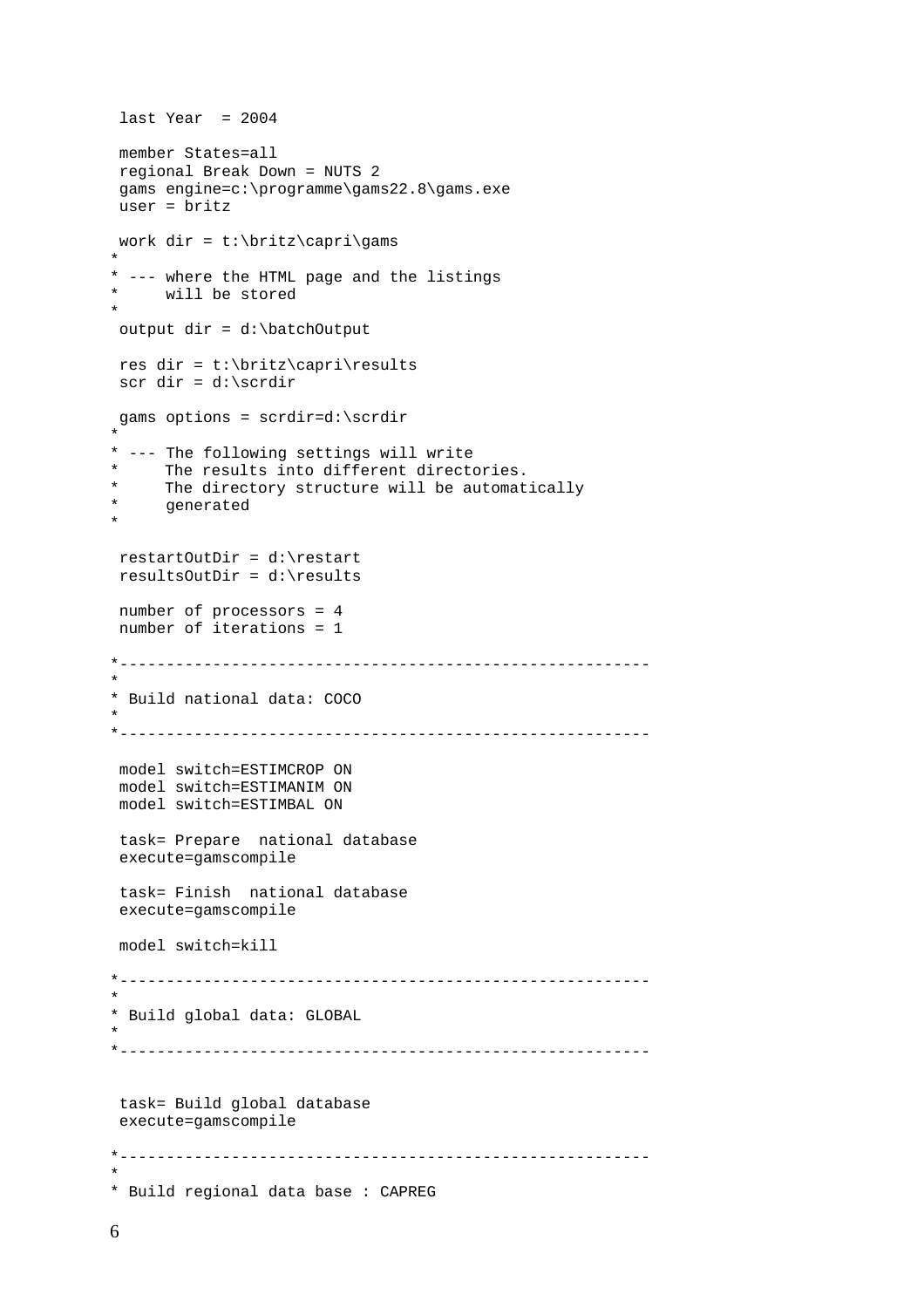```
*---------------------------------------------------------
 task= Build regional database
 execute=gamscompile
*---------------------------------------------------------
* 
* Work steps of build data: CAPDIS
*
*---------------------------------------------------------
 task= Build HSMU database
 execute=gamscompile
*---------------------------------------------------------
* 
* Baseline generation
*
*---------------------------------------------------------
 last Year = 2013
 sim Year = 2013
 scen name=MTRSTD
 model switch=MARKET_M ON
model switch=YANI_M ON
 regional Break Down = NUTS 2
 number of iterations = 15
 task= Generate expost results 
 execute=gamscompile
 task= Generate policy shifts
 execute=gamscompile
 task= Generate trend projection
 execute=gamscompile
 regional Break Down = Member States
 number of iterations = 1
 model switch=YANI_M OFF
 task= Baseline calibration
 execute=gamscompile
 model switch=MARKET_M OFF
 regional Break Down = NUTS 2
 task= Baseline calibration
 execute=gamscompile
*---------------------------------------------------------
* 
* Simulation
*
                        *---------------------------------------------------------
 model switch=MARKET_M ON
 model switch=YANI_M ON
```
\*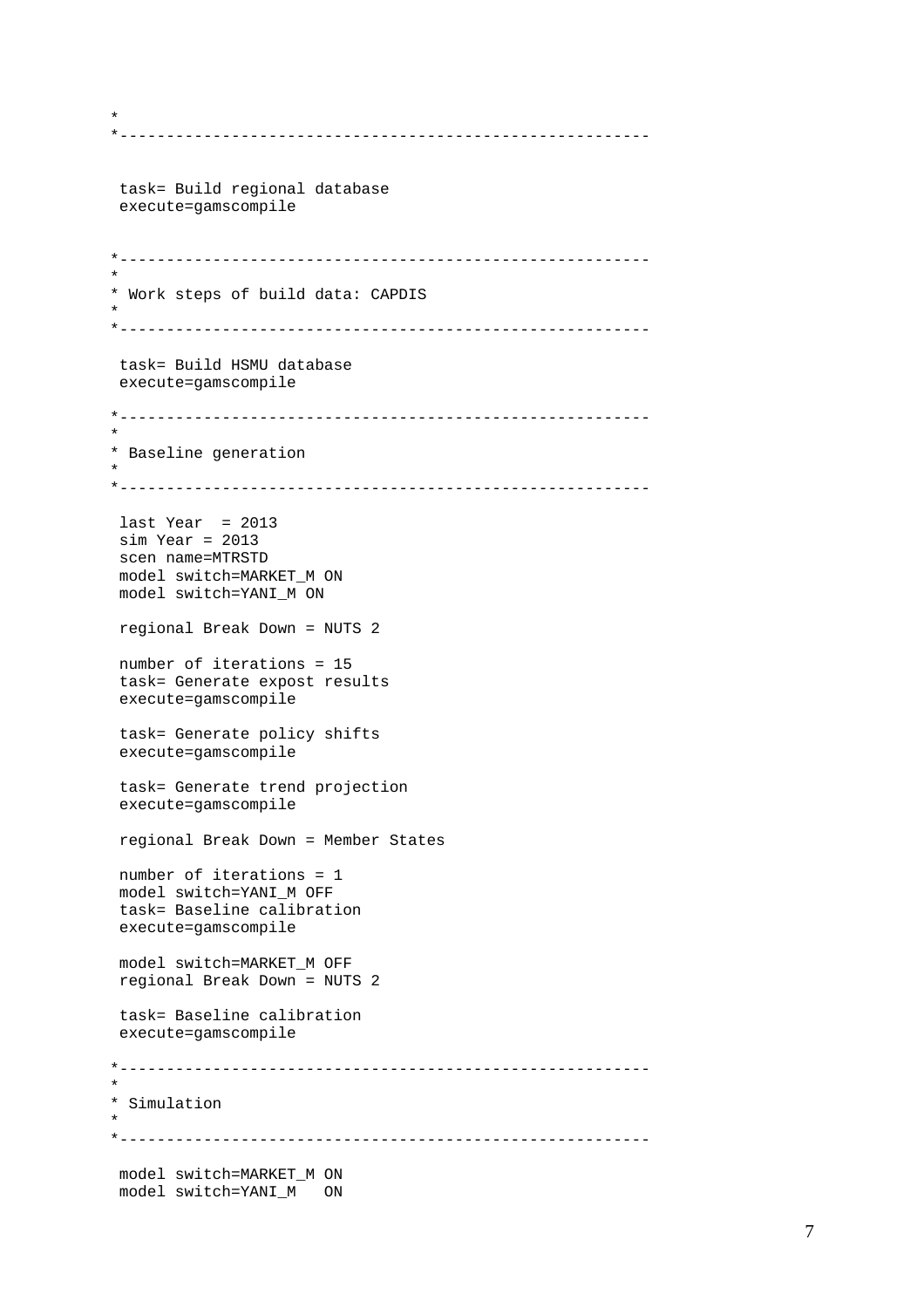```
 model switch=RECDYN OFF
 regional Break Down = NUTS 2
 task= Run simulation
 execute=gamscompile
 scen name=AGENDA
 task= Run simulation
 execute=gamscompile
 scen name=WTOHRB
 task= Run simulation
 execute=gamscompile
```
The file above will in total trigger 112 compilation tests, starting all programs which can be accessed via the GUI. Alternatively, the batch could be used to generate all production data from scratch.

#### **Towards a test suite for CAPRI**

Some issues are still open to realize a test suite for CAPRI. Straightforward are compile checks – but even those are currently not systematically undertaken after commits to the trunk. As compilation does not overwrite any production data, they can be simply performed on the current working copy, or an updated version synchronised with the trunk. However, we are still missing a batch update of an SVN installation, albeit it is by now rather straightforward since the SVNKit has already been successfully tested for documentation tool.

Running the programs in order to detect probably run-time errors raised by GAMS carries already the risk to overwrite production data. Therefore, the "resultsOutDir" and "restartOutDir" options are introduced. The GAMS code is modified so that write statements to "RESDIR" are replaced to output to the "resultsOutDir", whereas input is taken from RESDIR. Accordingly, all existing results will be preserved.

The most tricky issue is certainly to judge if differences in numerical results between implementation are sizeable or not, and if they are, if one of the implementation is superior. The latter will in the near future certainly not be answered based on an algorithm. But it may be possible to develop for each task a small GAMS program which analyses and reports differences in major results.

Basically, we need for GLOBAL, COCO, CAPREG, CAPTRD and CAPMOD a possible included program, which loads the very same results set resulting from the current task and settings for the current run and a comparison one (typically the one in local working copy, which may be synchronised with the trunk). In practise, that could be the result directory for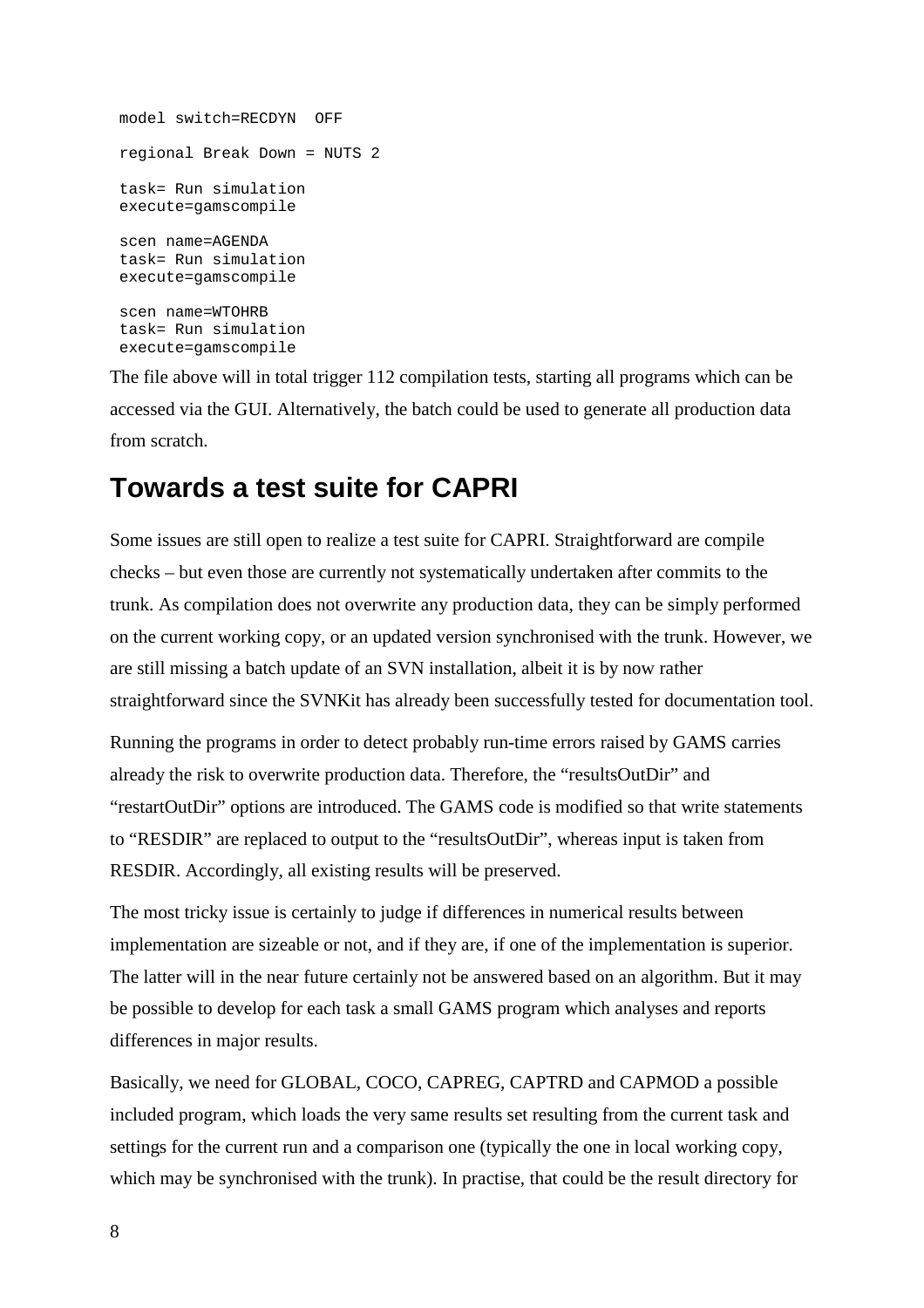output (current run) and input (previous results). That features is implemented now in the batch processor, and in the GAMS code, but more thorough testing is necessary, and eventually, also some discussions regarding the detailed implementation.

The program would calculate absolute or relative differences between the two sets for a predefined array of positions, and report those, either as a GDX or as a HTML page. The positions selected should be good indicators in the sense that they (a) allow to judge quickly if the results has changed at all (quite important if refactoring is done to speed up processing or introduce clearer structure), and (b) detect major changes.

#### **Technical implementation**

The implementation is based on Java, and actually was realized not so much as a batch execution device. Rather it started as a testing environment for a new IT structure for the CAPRI GUI. The idea behind the new implementation is a clearer separation of the logical sphere of CAPRI – its business objects – and the man-machine interface which defines and execute tasks. The current GUI has emerged from some Java tests when the CAPRI was still hosted in a FORTRAN/C-GAMS environment, and has grown considerably without ever being redesigned. The development of the batch processing abilities is a first step to a more modular and encapsulated implementation of CAPRI tasks. Clearly, that will ease in future alternative implementations, e.g. in a client-server environment or an alternative processing environment

At the core are executable object of type *AgpTask*. Each AgpTask has properties (task as "Build regional database", a work step "Build data base", the GAMS program to execute (CAPREG), and further properties as "base year", "first year", "last year", the list of Member States etc). An *AgpTaskHandler* is an interface which is able to generate and execute such a task. Currently, there is abstract implementation *AgpDefaultTaskHandler* which implements major elements of the interface, from which a batch execution handler is derived. But, in the near future, the CAPRI GUI will be replaced by a *AgpTaskHandler* implementation.

The execution of a CAPRI tasks is currently realised as a GAMS process. In future, also the exploitation steps will be realized.

## **Outstanding issues**

- Timed execution
- Automated update and revert of the local working copy